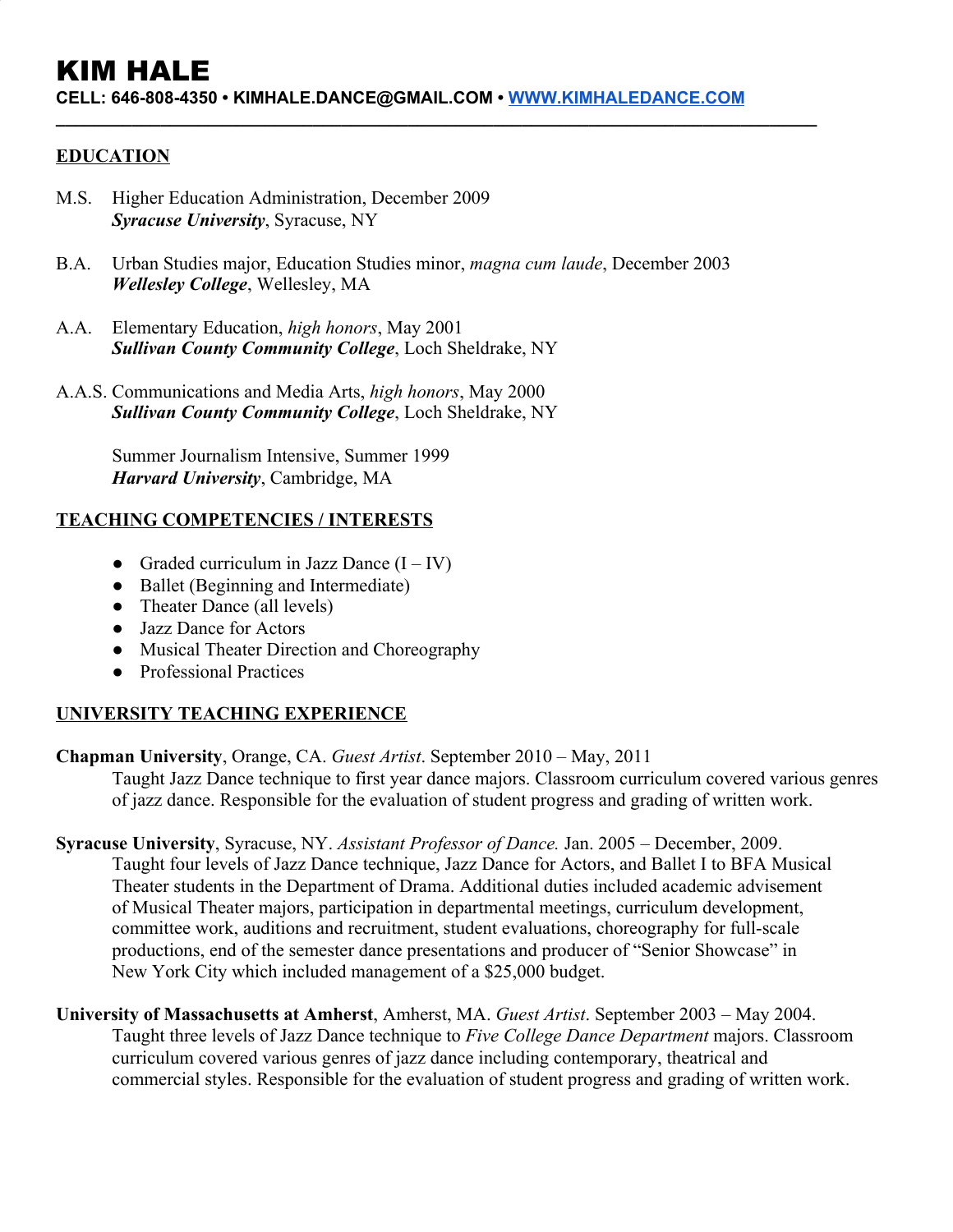## **RELATED EXPERIENCE**

**Kim Hale | Public Relations,** Los Angeles, CA. *Owner and Publicist.* November 2019 - present. Strategize and secure media placements in all mediums for clients including Emmy Award-nominated choreographer Chloe Arnold and her female tap band "Syncopated Ladies'' and the 10th anniversary production of Debbie Allen's "Hot Chocolate Nutcracker" that have resulted in increased national visibility. Highlights include Debbie Allen *Dance Magazine* cover, Chloe and Maud Arnold *Inside Dance* magazine cover as well as appearances on *Access Hollywood*, *Cheddar*, *Good Day LA*, *CNN* and more.

## **Chita Rivera Awards**, New York, NY. *Social Media Manager*. 2019-present.

Responsible for content creation and daily management of the Chita Rivera Award *Facebook* and *Instagram*. Also, provide red carpet coverage at live events.

- **Debbie Allen Dance Academy,** Los Angeles, CA. *Head of Marking, Social Media and PR.* 2015-2020. Developed, documented, and implemented marketing strategies to increase non-profit awareness, lead generation and enrollment. Collaborated with various departments on the development of promotional materials, ranging from print ads to event programs, for placement in local and nationally recognized industry publications. Created, wrote and curated compelling social media content for Facebook, Twitter, Instagram and YouTube that amplified the story of DADA. Maintained an active and engaging social media presence that exponentially grew the followers to over 200K as a result of partnerships with brands such as *Dance Magazine* and *Capezio* and increased media placements.
- **The Movement Talent Agency,** Los Angeles, CA. *Agent Choreography and Dance Education.* 2013-2020. Management of a client roster that included Tony Award nominee Chet Walker (Broadway's "Pippin"), Emmy Award winner Josh Bergasse (NBC's *Smash*, Broadway's *On The Town*, *Charlie and the Chocolate Factory*), Derek Mitchell (Resident Choreographer, *Hamilton 1st National Tour*), Rachelle Rak (*Fosse*), Dusty Button (*Boston Ballet*), and more. Negotiated contracts in all mediums including SDC and SAG/AFTRA and interacted regularly with talent, managers, PR agents, production companies and network executives

## **ADDITIONAL TEACHING EXPERIENCE**

#### **International**

*Backstage Dance Studio*, San Jose, Costa Rica. *Guest Instructor.* Fall 2004 and Summer 2009. Primary teacher for a month-long workshop that included classes in jazz, theater dance and ballet for students of all levels.

## **United States**

*Steps on Broadway,* New York, NY. Jazz/Theater Dance Guest Faculty. Current.

*Debbie Allen Dance Academy,* Los Angeles, CA. Jazz Dance and Musical Theater (RISE) Faculty. 2010 – 2020.

*The Edge*, Hollywood, CA. Theater Dance Guest Faculty. 2010-2019.

*Los Angeles County High School for the Arts,* Los Angeles, CA. Jazz Dance Faculty. 2010 – 13.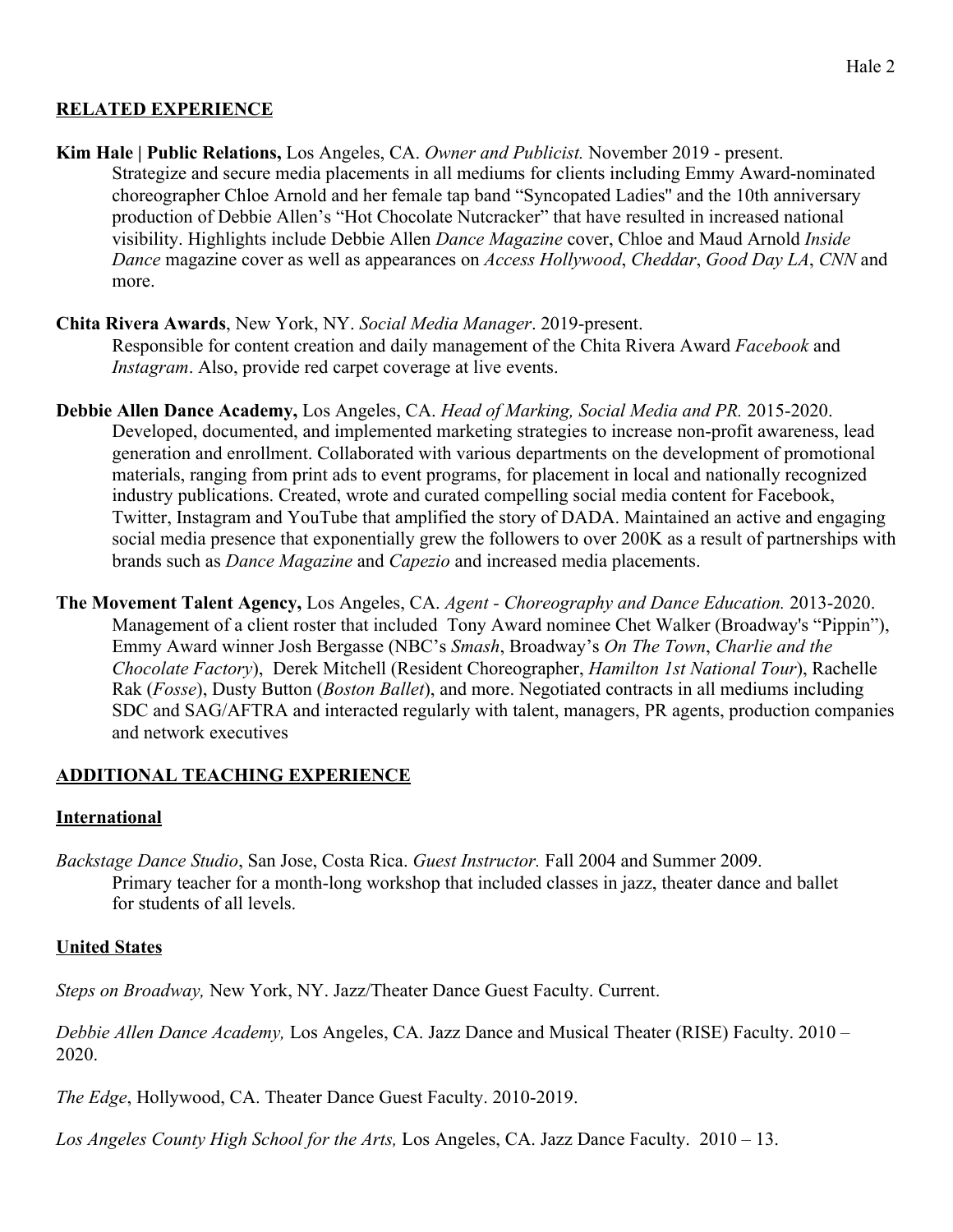*UCLA Arts Camp at the School of Theater, Film & Television.* Dance for Musical Theater Faculty. 2011-12. *The Tyler Project Summer Intensive.* Encino, CA. Jazz Dance Faculty. 2012.

*The School at Steps*. New York, NY. Substitute Jazz Teacher – Children's Program. 2009-10.

*Syracuse University Summer Dance Intensive*, Syracuse, NY. *Faculty.* Summer 2007-10.

*Ballet Hispanico*, New York, NY. *Fosse Consultant.* Fall 2006. Taught workshop in the "Fosse" style to members of the company in preparation for their presentation of Ann Reinking's *Ritmo y Ruido* at the *Joyce Theater* in NYC.

*Ballet Hispanico* Summer Intensive, New York, NY. *Guest Instructor of Jazz*. Summer 2006.

*Summer Theater Institute*, New York City, NY. *Musical Theater Faculty.* Summer 2006.

*Perry Mansfield Performing Arts School and Camp*, Steamboat Springs, CO. *Dance Faculty*. Summer 2005.

*Ballet Hispanico Summer Intensive*, New York, NY. *Guest Instructor of Jazz*. Summer 2004.

92nd Street Y – *Camp Yaffa for the Arts*, New York, NY. *Dance Specialist.* Summer 2004.

*Dana Hall School*, Wellesley, MA. *Instructor of Hip-Hop/Jazz Dance.* Fall 2003.

**Master Classes in Jazz and Theater Dance** - *full list available upon request*

Faculty, Revel Dance Convention - National Tour, 2016-19.

## **Teaching Artist**

*Debbie Allen Dance Academy* – Lecture Demonstration Outreach Program. Los Angeles, CA. *Jazz Dance Instructor.* 2013-2020.

Facilitated dance workshops for young people in kindergarten thru high school throughout the Greater Los Angeles area.

*Inglewood Unified School District*. Inglewood, CA. *Jazz Dance Instructor.* Spring 2012. Facilitated dance workshops for young people in kindergarten thru high school throughout the district thru a partnership with the *Debbie Allen Dance Academy*. Participating schools included *Morningside High School*, *Monroe Middle School* and *La Tijera School*.

*Beverly Hills School District.* Beverly Hills, CA. *Jazz Dance Instructor*. Spring 2011. Facilitated dance workshops for young people kindergarten thru high school throughout the district thru a partnership with the *Debbie Allen Dance Academy*. Participating schools included *Beverly Hills High School*, *El Rodeo* and *Beverly Vista School.*

## **RECORD OF SERVICE**

## *S.U. College of Visual and Performing Arts*

#### **Committees**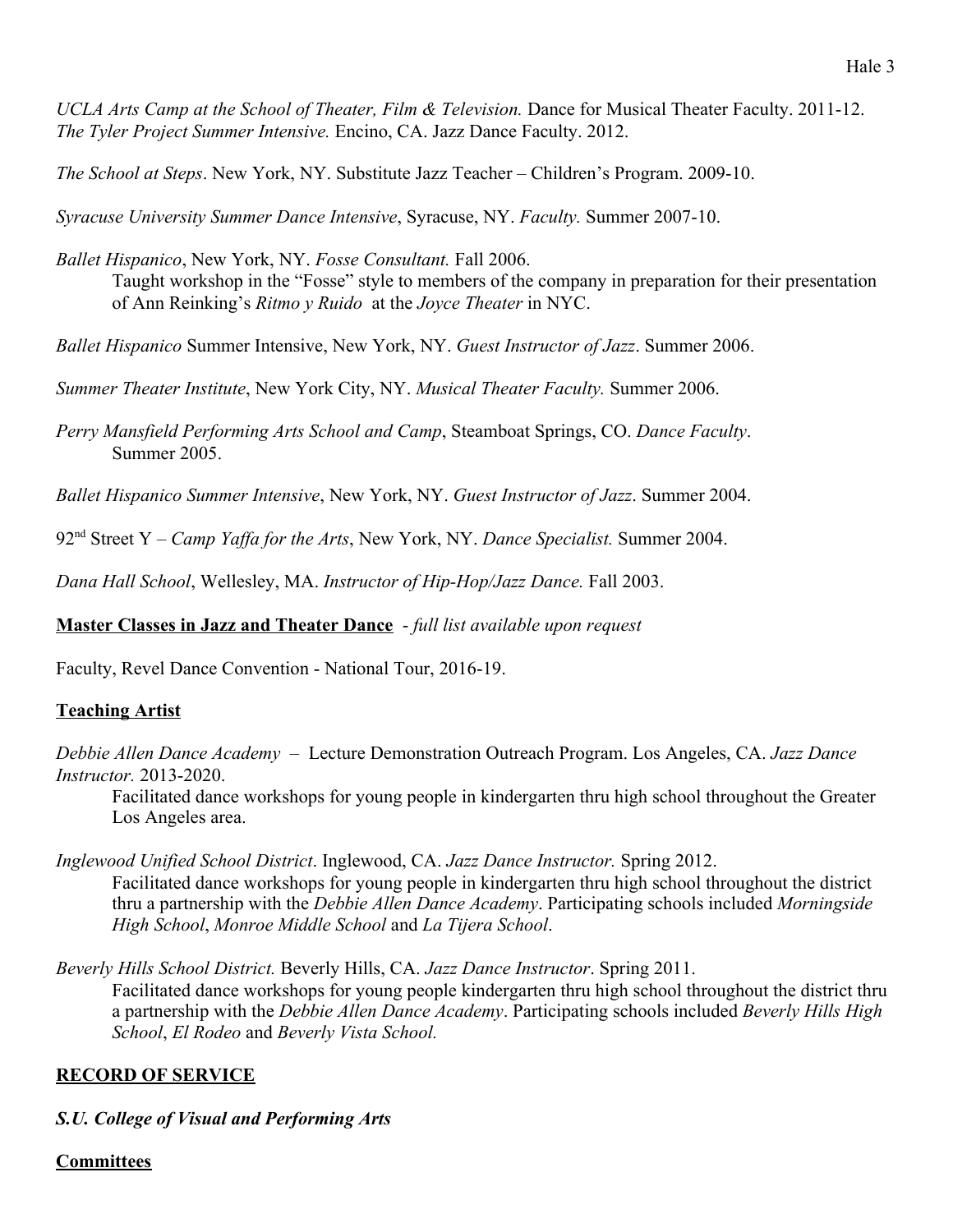*Faculty Council* – Drama Representative Syracuse University – Department of Drama, 2009-10.

*Faculty Council* – Alternate*.* Syracuse University – Department of Drama, 2007 – 08.

- *Academic Integrity Committee* Syracuse University , 2008-09
- *Interdisciplinary Committee.* Syracuse University, 2007 – 09.

## *S.U. Department of Drama*

## **Committees**

- *Community Engagement Committee.* Syracuse University – Department of Drama, 2008 – 09.
- *Diversity Committee.* Syracuse University – Department of Drama, 2008 – 09.
- *Drama Lab Committee*  Chair. Syracuse University – Department of Drama, 2007 – 08.
- *SU Drama Recruitment Committee*. Syracuse University – Department of Drama, 2007.
- *Off-Campus Study Committee.* Syracuse University – Department of Drama, 2006 – 09.
- *Aaron Sorkin Week Committee.* Syracuse University – Department of Drama, 2006 – 09.
- *Search Committee for Musical Director Position.* Syracuse University - Department of Drama, Spring 2005.

#### **Special Events**

- *Faculty Sponsor.* Master Classes with Taye Diggs and Andrew Palermo. Spring 2008.
- *Faculty Sponsor.* Master Class with Tony Award Winner, Betty Buckley. Fall, 2007.

*Faculty Sponsor,* Master Class with NYC choreographer, Jeff Shade. Fall, 2005.

#### **Faculty Advisor (Independent Projects, etc.)**

*Winter Dance Concert* – Student Choreography Showcase. Syracuse University – Department of Drama, Fall 2008.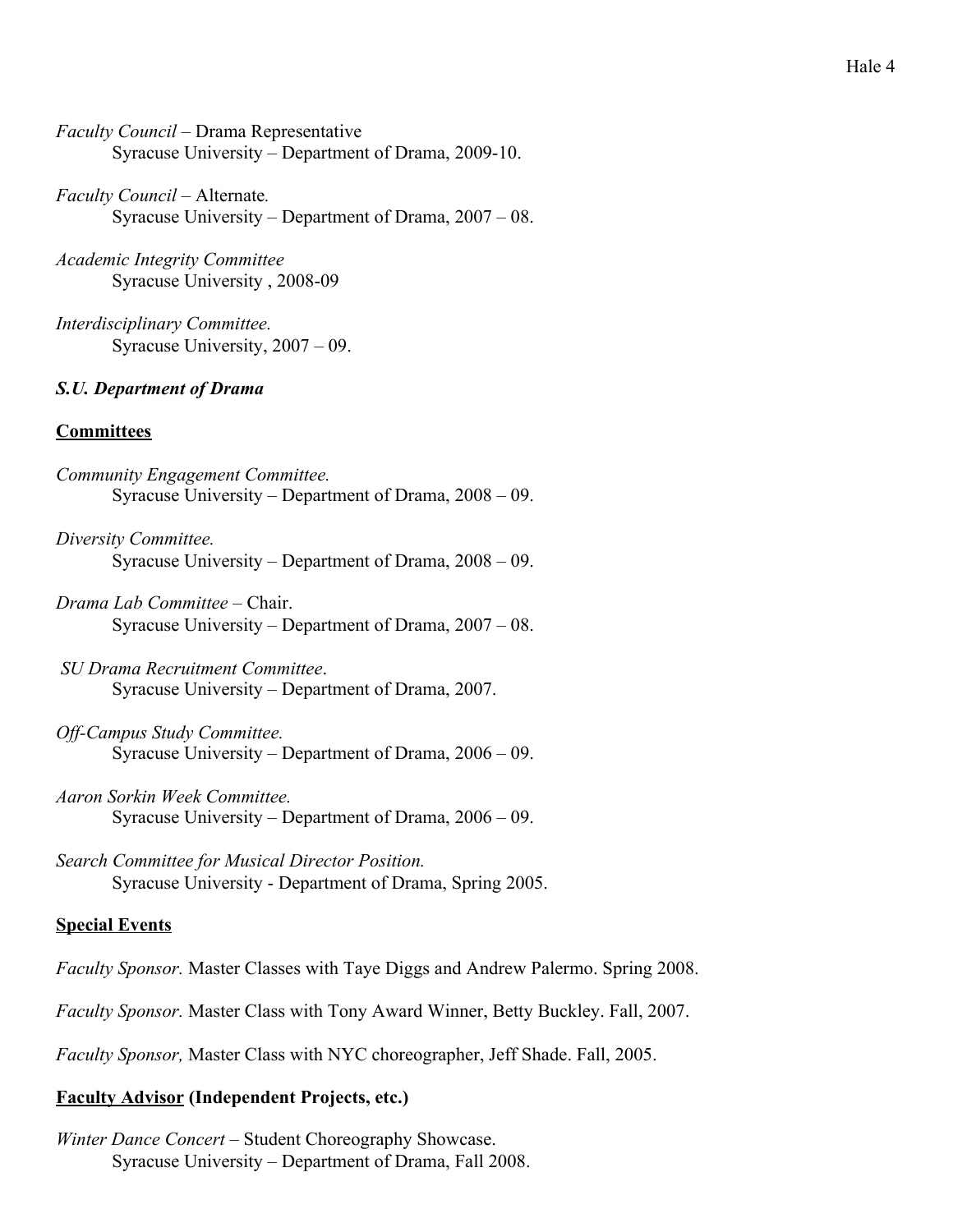- *Camissa Hill '08* CIP Internship at WSYR-TV (ABC affiliate) *Bridge Street.* Syracuse University*,* 2006-07.
- *What You Don't Know About Women"* Student Cabaret, Sutton Pavilion. Syracuse University – Department of Drama, Fall 2006.
- *F.I.E.R.C.E.* Student Choreography Showcase. Syracuse University – Department of Drama, Spring 2006.

## **Other Campus Activities**

- *Facilitator/Dance Specialist, The Actor's Workshop.* Syracuse University, 2006 07. Served as a facilitator/dance specialist for a theatre collaborative of BFA students and special needs actors from the Syracuse community. The mission of *The Actor's Workshop* is to teach movement, voice and acting skills to actors with special needs and to assist them in discovering their creativity and individual strengths.
- *Artistic consultant and off-ice coach. Syracuse University's "Orange Experience."* Fall 2005. Provided off-ice conditioning classes to members of *Syracuse University's* competitive synchronized figure skating team which is currently ranked  $8<sup>th</sup>$  in the nation.

# **INTERVIEWS**

- Featured: *Thrive Globa*l, "Publicist Rockstars." November 2020. <https://thriveglobal.com/stories/kim-hale-you-cant-be-everything-to-everybody/>
- Featured: *What Are You Sporting About?* podcast, "Kim Hale Celebrity Dancer Publicist on breaking barriers in Entertainment." November 2020. [https://podcasts.apple.com/us/podcast/ep-21-kim-hale-celebrity-dancer-publicist-on-breaking/id1517453](https://podcasts.apple.com/us/podcast/ep-21-kim-hale-celebrity-dancer-publicist-on-breaking/id1517453679?i=1000497582804&fbclid=IwAR2gTPUuV7vMaKvTG5rynpaBx9U-bmlI01f0OqGmN3KHuhEWB1VQhV8lHNQ) [679?i=1000497582804&fbclid=IwAR2gTPUuV7vMaKvTG5rynpaBx9U-bmlI01f0OqGmN3KHuhEW](https://podcasts.apple.com/us/podcast/ep-21-kim-hale-celebrity-dancer-publicist-on-breaking/id1517453679?i=1000497582804&fbclid=IwAR2gTPUuV7vMaKvTG5rynpaBx9U-bmlI01f0OqGmN3KHuhEWB1VQhV8lHNQ) [B1VQhV8lHNQ](https://podcasts.apple.com/us/podcast/ep-21-kim-hale-celebrity-dancer-publicist-on-breaking/id1517453679?i=1000497582804&fbclid=IwAR2gTPUuV7vMaKvTG5rynpaBx9U-bmlI01f0OqGmN3KHuhEWB1VQhV8lHNQ)
- Featured. *Pivot: Career Moves for Dancers*. Online. August 2020. <https://pivotfordancers.com/inspiration/interviews/dancer-publicist-kim-hale/>
- Featured. *L.A. Voyage Magazine*. Online. July 2020. <http://voyagela.com/interview/meet-kim-hale-kim-hale-public-relations-west-l/>
- Featured. *Dance Mogul Magazine*. Online. April 2013. <https://www.dancemogul.com/news/kim-hale-dance-training-is-life-training/>
- Featured. *Dance Spirit Magazine*, "The Parent Trap." April 2012. <https://www.dancespirit.com/the-parent-trap-2326099495.html>

## **PRESENTATIONS**

Guest Speaker, "Public Relations and Social Media for Artists." *MNTR MGMT - Industry Coaching and Artist Development*, CA. January 2021.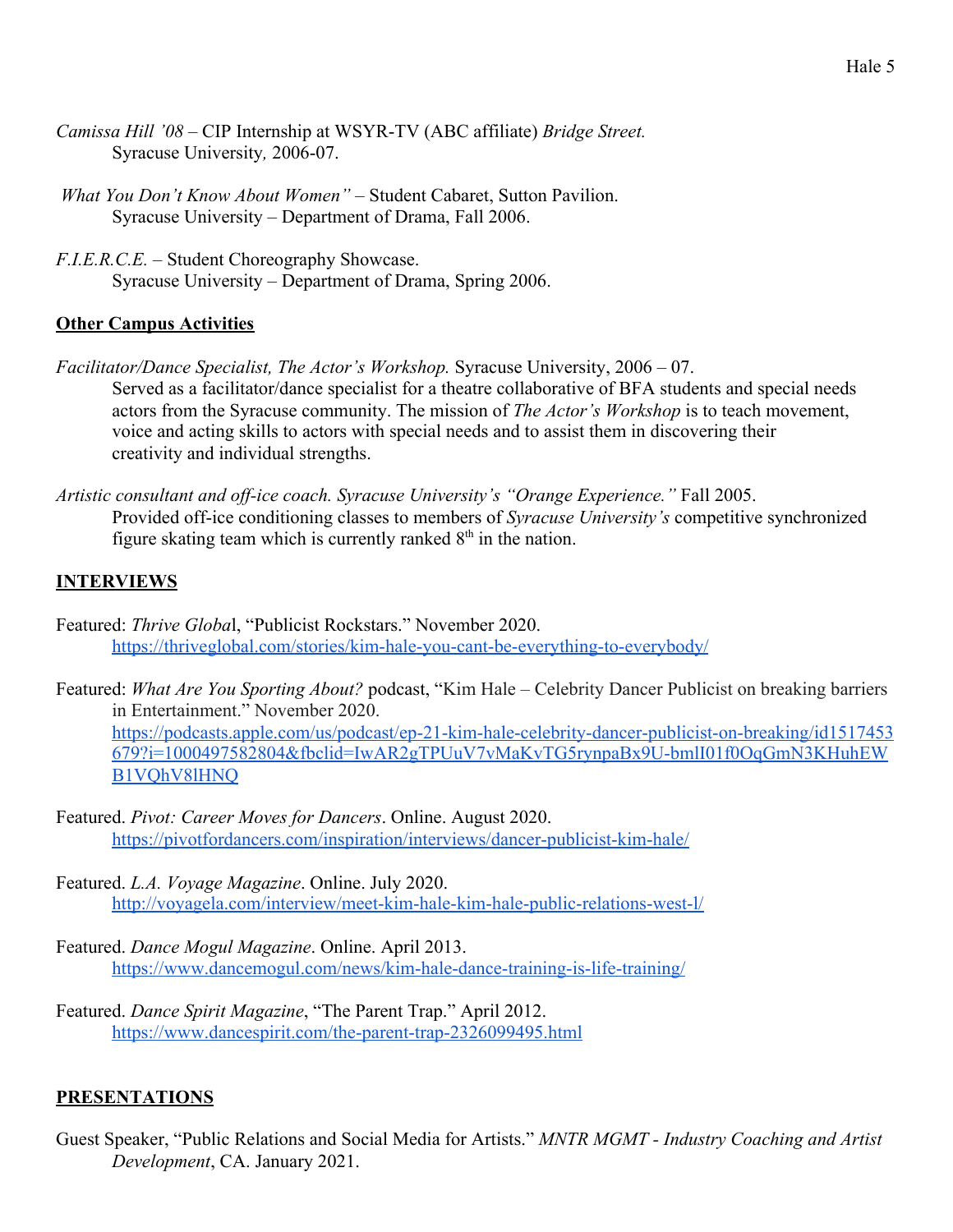- Presenter, "The Art of Storytelling: Bringing your Studio's Unique Story to Light On and Offline." *Dance Teacher Summit*, CA. Summer 2018
- Presenter, "Defining Your Studio's Brand." *Calgary Dance Teacher Expo*, CN. Summer 2017.
- Presenter, "The Art of Instagram." *Dance Teacher Summit*, CA. Summer 2017.
- Presenter, "The Art of Instagram." *Dance Ideas*, CA. Summer 2016.
- Presenter, "Studio Branding and Social Media." *Dance Teacher Summit*, CA. Summer 2016.
- Presenter. Dance Dept. Career Day. *Ramon C. Cortines School for the Visual and Performing Arts.* Los Angeles, CA. June 2012.
- Presenter. Jazz and Theater Dance Workshops. *American College Dance Festival Association –* Northeast Region. *Penn State University*, PA. March 2009.
- Keynote Speaker. *Sullivan County Community College's 43rd Commencement.* Loch Sheldrake, NY. May 2007.
- Presenter. "Finding The College Program That Is Right For You." *American Dance Training Camp,* VT. Summer 2007.

#### **PAPER PRESENTATIONS**

- Panelist. "Facing War: Summer Theatre and World Conflict, Embracing Questions." *Paper Presentation.* Tanner Conference, Wellesley College, MA. November 2003.
- Presenter. "*Hair* and *Rent*: Selling Out to Sell Out." *Independent Research Paper Presentation.* Education Department. Wellesley College, MA. Fall 2003.

#### **GRANT ACTIVITY**

- *Syracuse University CVPA Program Development Grant* "Acting and Theater Dance Workshop" with Taye Diggs and Andrew Palermo, Spring 2008.
- *Syracuse University U-ENCOUNTER Grant* "Acting and Theater Dance Workshop" with Taye Diggs and Andrew Palermo, Spring 2008.
- *Syracuse University CVPA Faculty Development Grant* "Pilates Mat Certification," Fall 2006.
- *Syracuse University CVPA Faculty Development Grant* "Theater Dance Audition Workshop" with Jeff Shade, musical theater choreographer from New York City, Fall 2005.

#### **AWARDS / RECOGNITIONS**

*BJ – A Musical Romp.* Planet Festivity Festival (Off-Broadway). 2010. **OUTSTANDING CHOREOGRAPHY AWARD**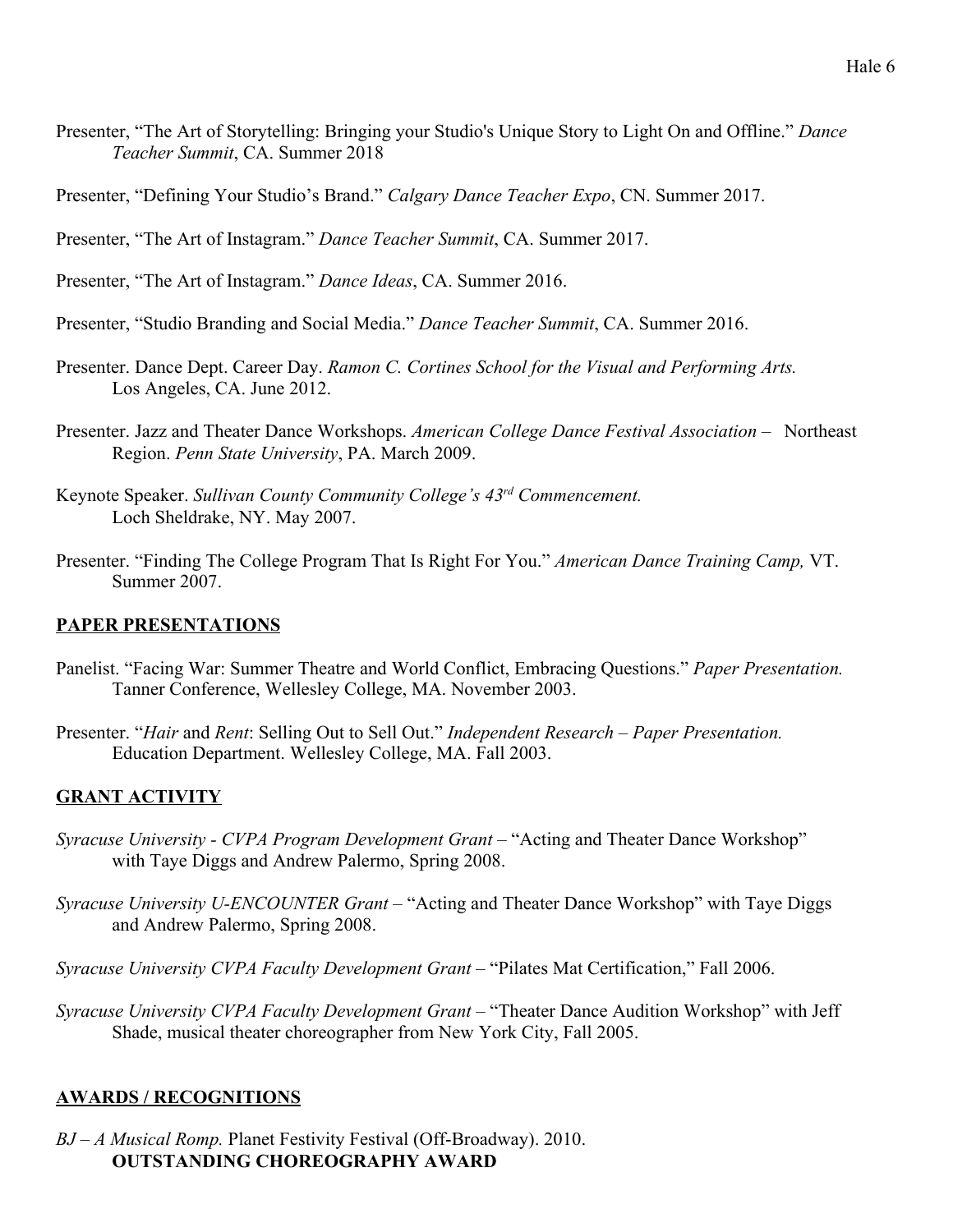Nominee. "Women of Distinction Award" at *Syracuse University,* 2008.

Recipient. "Caroline H. Newhouse Foundation Scholarship for Graduate Study" *– Career Transitions for Dancers NYC*, 2007.

#### **CREATIVE WORK:**

#### **Producer**

- *Debbie Allen's RISE Musical Theater Program Showcase* Debbie Allen Dance Academy. Los Angeles, CA. Directed by Debbie Allen and Mary Lane Haskell, May 2019.
- *An Afternoon with Misty Copeland hosted by Debbie Allen (*Co-Producer) Ramon Cortines H.S. Theater LA, CA. March 2016.
- *SU Drama Senior Presentation to the Profession"*  Snapple Theater NY, NY. Directed by Stephen Cross and David Lowenstein, Spring 2009.
- *SU Drama Senior Presentation to the Profession"*  Snapple Theater. NY, NY. Directed by Stephen Cross and David Lowenstein, Spring 2008.
- *SU Drama Senior Presentation to the Profession"*  Theatre Row Studios. NY, NY. Directed by David Lowenstein, Spring 2007.

#### **Director/Choreographer**

- *2 nd Annual ANOC Gala Awards*  Universal Television Sports Aired on *NBC Sports*. Washington, DC. October 2015.
- *Pippin.* West High School. Runner Up *California Educational Theatre Association Festival.* Torrance, CA*.* March 2014
- *Bye, Bye Birdie.* Park Playhouse II*.* Albany, NY. Summer 2007.

#### **Assistant Director and/or Choreographer**

- Assistant Choreographer. Netflix's *Christmas on the Square* starring Dolly Parton, Christine Baranski, Jenifer Lewis, Treat Williams. Debbie Allen, Director/Choreographer. November, 2020.
- Assistant Choreographer. *Easy Spirit* commercial starring Debbie Allen and students from the Debbie Allen Dance Academy. Debbie Allen, Director/Choreographer. December 2019.
- Assistant Choreographer. *Diana Ross Opening Night at The Hollywood Bowl*. Debbie Allen, Director/Choreographer. June 2018.
- Assistant Choreographer. ABC-TV's *Scandal* starring Kerry Washington. Debbie Allen, Choreographer January 2018.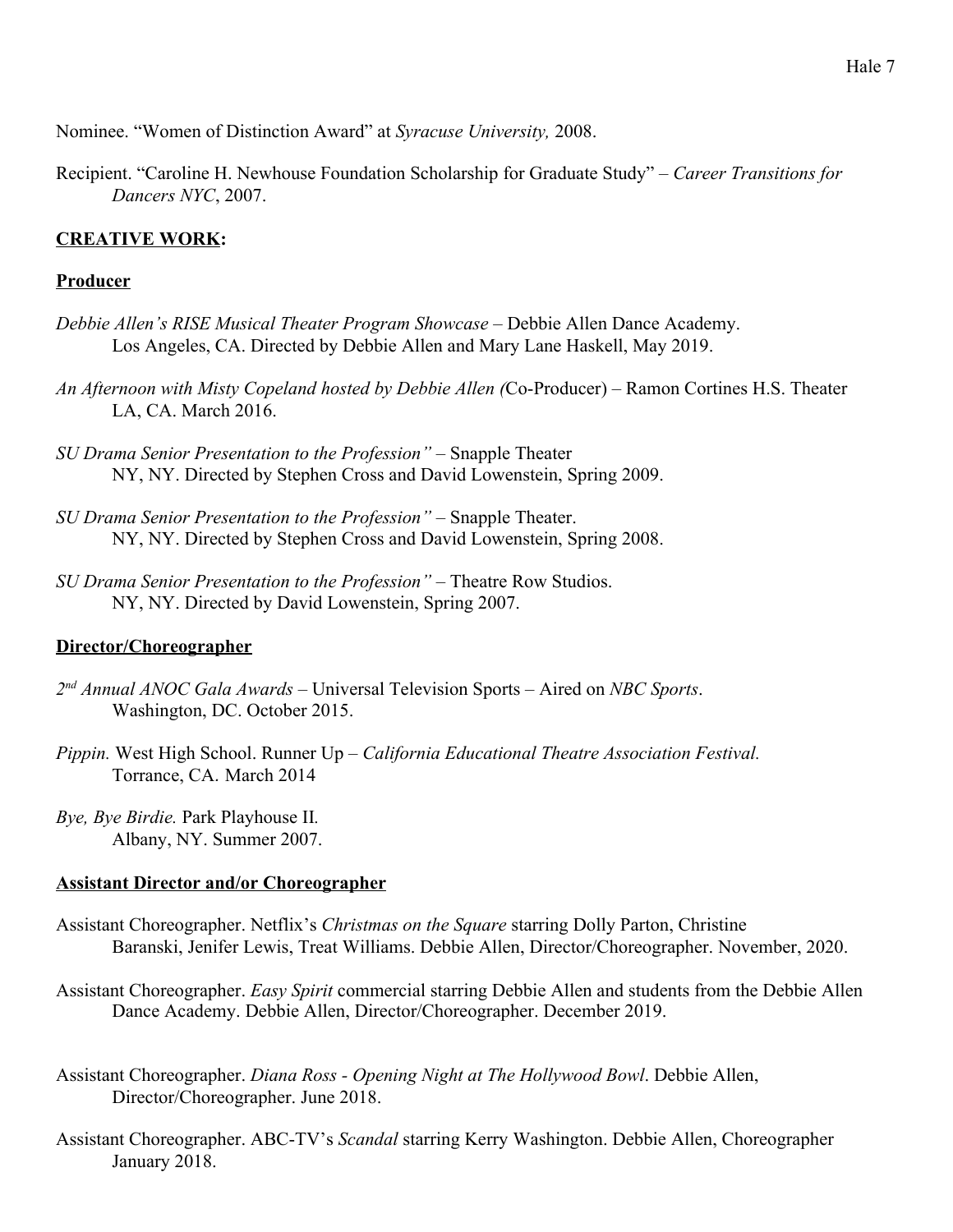- Assistant Choreographer. ESPN's *Special Olympics Opening Ceremony*. Debbie Allen, Creative Director/Choreographer. July 2015.
- Assistant Director/Choreographer. *Little Women.* Syracuse Stage. Syracuse, NY. Anthony Salatino, Director/Choreographer, December 2009.

#### **Choreographer**

- Contributing Choreographer. Netflix's *Dance Dreams: Hot Chocolate Nutcracker* starring Debbie Allen. Oliver Bokelberg, Director. November, 2020.
- *Magic To Do.* Debbie Allen's RISE Musical Theater Program Showcase Debbie Allen Dance Academy. Los Angeles, CA. Directed by Debbie Allen and Mary Lane Haskell, May 2019.
- *Cell Block Tango*. Chapman University Touring Dance Company. Alicia Guy, Director. Spring 2017.
- *All His Jazz ~ A Tribute to Bob Fosse.* Los Angeles County High School for the Arts Spring Concert. "Chicago Overture" Choreography by Kim Hale / "All That Jazz" Choreography by Ann Reinking (Staged by Kim Hale). Los Angeles, CA. Directed by Gina Buntz, Spring 2013.
- *JAI HO!* Los Angeles County High School for the Arts Spring Concert. Los Angeles, CA. Directed by Gina Buntz, Spring 2012.
- *Are You There God? It's Me, Karen Carpenter.* The Attic Theater. March 2012 Los Angeles, CA. Directed by Dean Whitlock.
- Contributing Choreographer. "The Battle." Debbie Allen's *Hot Chocolate Nutcracker* starring Raven Symone*.* UCLA's Royce Hall. Los Angeles, CA. Debbie Allen, Director/Choreographer, 2010-19.
- *Camp Rock the Musical.* Family Theatre, Inc. Summer 2011. Hermosa Beach, CA. Directed by Craig Greely.
- *Steppin' Out.* Los Angeles County High School for the Arts. Los Angeles, CA. Directed by Gina Buntz, Spring 2011.
- *New York.* Syracuse Summer Dance Intensive. Syracuse, NY. Danita Emma, Artistic Director, Summer 2010.
- *BJ A Musical Romp.* Planet Festivity Festival (Off-Broadway). **OUTSTANDING CHOREOGRAPHY AWARD** New York, NY. Directed by Matt Britten, June 2010.
- *The World Goes 'Round.* Syracuse University Department of Drama. Syracuse, NY. Directed by Nathan Hurwitz, Spring 2009.
- *Expedia.com* National Promotional Tour (NY, IL, PA, FL, NV, CA). Spring 2007.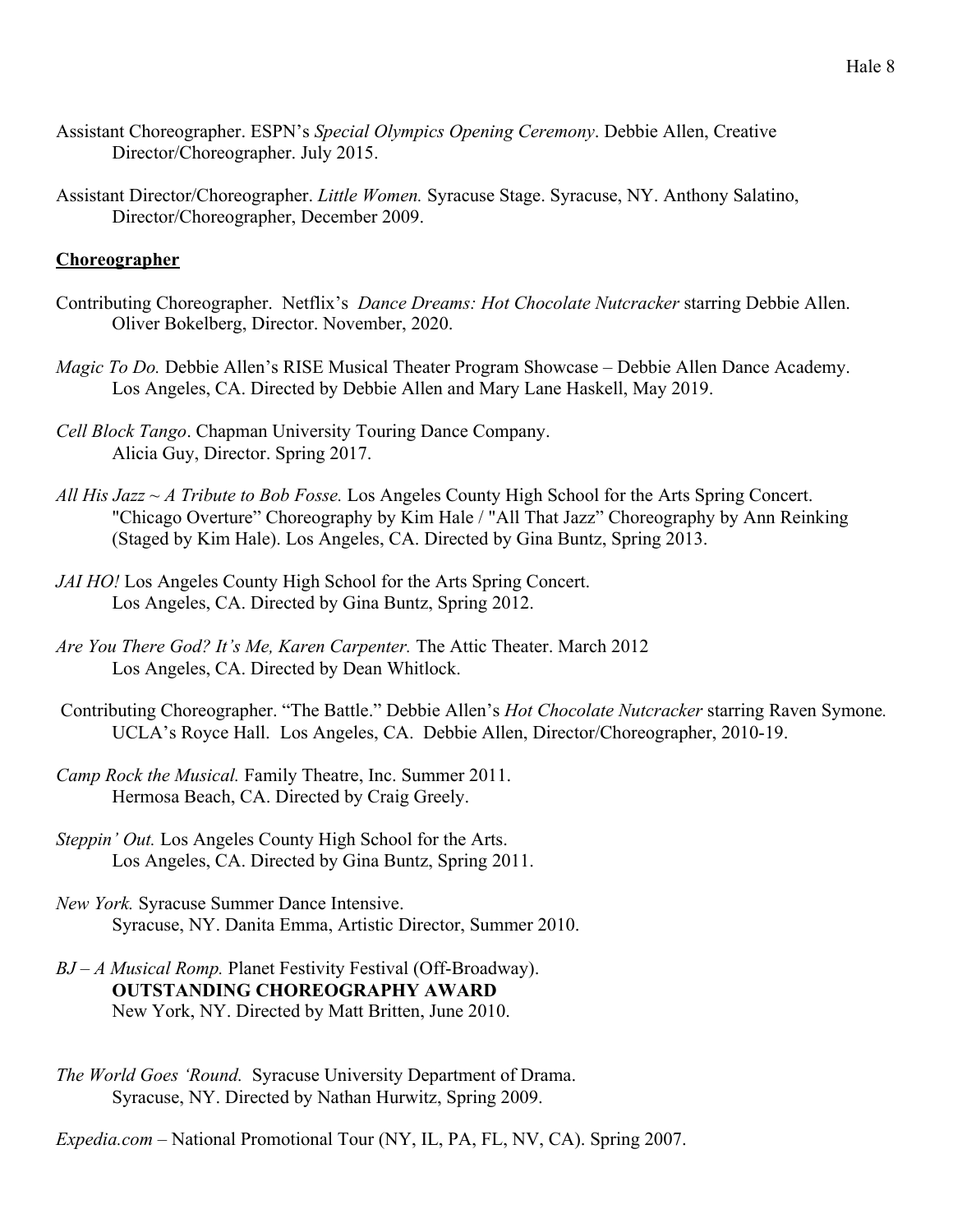- *The Winter's Tale*. Syracuse University Department of Drama*.* Syracuse, NY. Directed by Malcolm Ingram, Spring 2007.
- *Little Women (musical workshop).* Syracuse University Department of Drama*.* Syracuse, NY. Directed by Alan Souza, Spring 2007.
- *Ran Kan Kan (commissioned work).* Ballet Hispanico Ensemble*.* NY, NY. Fall 2006.
- *Seasons of Love.* Headliners National Title Championships Opening Number*.* Lancaster, PA. Summer 2006.
- *For Colored Girls Who Have Considered Suicide When The Rainbow Is Enuf.* Syracuse, NY. Directed by Joan Hart Willard, Spring 2006.
- *Big Spender.* Hurricane Katrina Benefit Syracuse University Department of Drama*.* Syracuse, NY. Student Directed and Produced, Fall 2005.
- *The Bank of America Children's Tour Fractured Fairy Tales.* Syracuse University Department of Drama*.* Syracuse, NY. Directed by Joan Hart Willard, Fall 2005.
- *On Broadway.* Youth Festival II Perry-Mansfield Performing Arts School and Camp*.* Steamboat Springs, CO*.* Directed by Linda Kent, Summer 2005.
- *You Can't Stop The Beat.* Youth Festival II Perry-Mansfield Performing Arts School and Camp*.* Steamboat Springs, CO. Andrew Levine, Musical Director, Summer 2005.
- *Into The Groove.* Ballet Hispanico Summer Intensive 2004*,* New York, NY. Zelma Bustillo, School Director.

#### **Pre-Broadway Workshops / Choreographic Contributions**

*Applause* starring Stefanie Powers*.* Ann Reinking, Choreographer; Jeff Calhoun, Creative Consultant; Gene Saks, Director; 1996.

*Chicago.* Ann Reinking, Choreographer and Walter Bobbie, Director; 1996.

#### **PERFORMANCE CAREER HIGHLIGHTS**

- Principal Dancer/Self. Netflix's *Dance Dreams: Hot Chocolate Nutcracker* starring Debbie Allen. Oliver Bokelberg, Director. November 2020.
- Pie Lady. Netflix's *Christmas on the Square* starring Dolly Parton, Christine Baranski, Jenifer Lewis, Treat Williams. Emmy Award winner Debbie Allen, Director/Choreographer. November 2020.
- Dancer. NBC's *The Ellen Show*. "Woah or No?" January 2020

Dancer. CBS *The Late Late Show with James Corden - "Soundtrack to a Bromance"* featuring Ben Platt.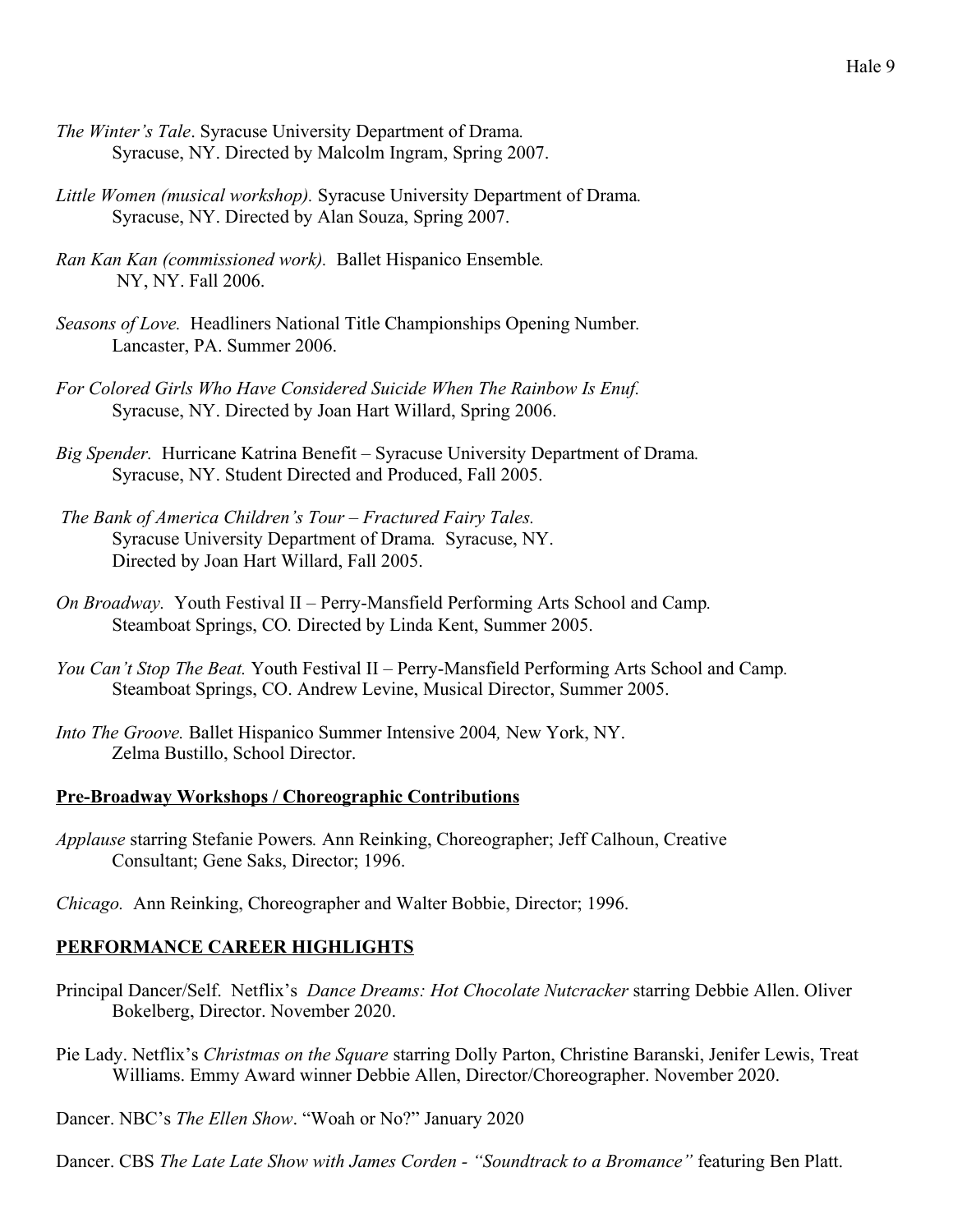Emmy Award nominee Chloe Arnold, Choreographer. April 2019.

- Dancer. *Diana Ross' 75th Birthday Celebration at the Hollywood Palladium*. Debbie Allen, Choreographer. March 2019.
- Dancer. CBS *The Late Late Show with James Corden "Robert Mueller Press Conference Song."* Emmy Award nominee Chloe Arnold, Choreographer. August 2018.
- Principal Dancer. BET's *The Hot Chocolate Nutcracker* starring Debbie Allen, Raven Symone, Tichina Arnold, Eartha Robinson. Emmy Award winner Debbie Allen, Director, Choreographer and Librettist. December 2014.
- Actress. ABC-TV's *Grey's Anatomy.* "Put Me In The Game Coach." Directed by Debbie Allen. October 2011.
- Featured Dancer. *Debbie Allen's Hot Chocolate Nutcracker.* UCLA's Royce Hall, The Dorothy Chandler Pavillion and the Redondo Beach Performing Arts Center.Los Angeles, CA. Debbie Allen, Director/Choreographer, 2010-2019.
- Dancer. *WalkerDance.* Chet Walker, Artistic Director/Choreographer. New York, NY; 2010
- Ensemble/Fastrada. *STEPHEN SCHWARTZ ~ Making Music.* St. George Theater, Staten Island, NY. Chet Walker, Director/Choreographer; April 2010.
- Featured Dancer. *A Jazz Happening* Benefit for the School at Jacob's Pillow. Chet Walker, Director/Choreographer; August 2009.
- Featured Dancer. *September Song A Benefit for Hospice of CNY*. Fred Willard, Director; October 2006.
- Dancer. *Fans A Sally Rand Centennial Celebration* starring Marge Champion, Bebe Neuwirth, Julie Wilson, Mercedes Ellington. Town Hall, New York, NY. Tony Stevens, Director/Choreographer; June 2004.
- Soloist. *Roses Are Dance.* Symphony Space, NYC. Jeff Shade, Director and Choreographer; 2004.
- Greek Chorus. *Antigone*. Wellesley Summer Theater, MA. Nora Hussey, Director; 2003.
- Featured Dancer. *Holiday at the Pops* w/Worcester Symphony Orchestra. Jeannette Neill,Director; Dec., 2002.
- Swing. *Applause* (AEA National Tour) starring Stefanie Powers*.* Gene Saks, Director; Ann Reinking, Choreographer; Jeff Calhoun, Choreographic Consultant (unbilled); 1996.
- Velma/Ensemble. *Chicago*  Pre-Broadway Workshop*.* Ann Reinking, Choreographer; 1996.
- Ensemble**.** *Applause* Workshop*.* Ann Reinking, Choreographer; 1995.
- Rosie. *Bye, Bye Birdie* Skeleton Crew. ABC-TV, Ann Reinking, Choreographer; 1995. Featured Dancer. *Royal Cruise Line –* Mediterranean Tour. Jean Ann Ryan Productions, 1995.
- Singer/Dancer. *"Yes I Can"* starring Bruce Anthony Davis. B. Smith's, NY; 1995.